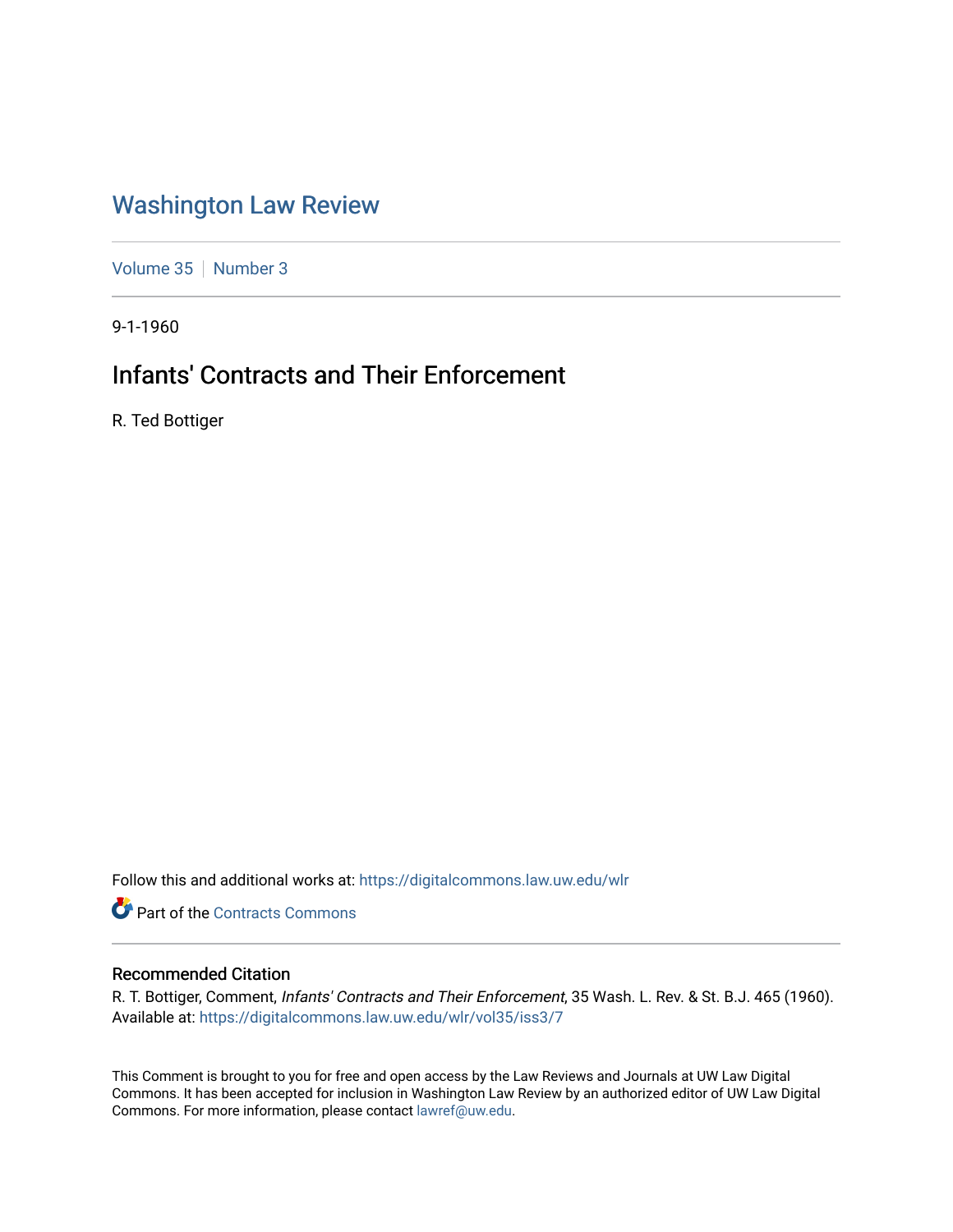#### INFANTS' CONTRACTS AND THEIR ENFORCEMENT

The growing number of minors having sizable funds of their own to spend, either because of greater earning capacity or larger allowances, combined with concurrent growth in competition for such business,' has posed with increasing frequency problems in the area of infant's contracts, rights and liabilities.

Before an adult contracts with a minor, he should consider the minor's limited capacity and the availability of the infancy defense in suits to enforce such contracts. The defense of infancy is, however, subject to common law and statutory limitations which may preserve the adult's contract or property rights. The adult, upon realization that the ordinary rules of contract and procedural law are often modified **by** the infancy of one party, is well advised to use caution in entering into such contracts.

It is the purpose of this Comment to point out, with special emphasis on Washington law when available, some of the problems in procedure and in the special contract rules applicable to the enforcement of infants' contracts.<sup>2</sup>

#### CAPACITY To **SuE AND** BE **SUED**

Requirement of a guardian ad litem. When an infant is a party to a suit in Washington he must appear through a guardian. If he has no guardian the court should appoint one. The appointment will be made upon the application of the infant if he is fourteen years or older; if he is under this age, upon the application of a relative or friend.'

When the infant is the plaintiff, and no application is made, the defendant must raise the issue in his answer, and if it is not so pleaded the requirement is waived.' Once the pleadings are closed the court may not dismiss the action for failure to have a guardian appointed.<sup>5</sup>

When the infant is the defendant, and is under fourteen years, or

<sup>1</sup> Note the new teenage credit accounts being offered **by** leading stores which, while admittedly not legally enforceable, show an attempt to tap this market. **<sup>2</sup>**The scope of this Comment is limited **by** excluding the problems of an emancipated

minor but it should be noted that emancipation does not enlarge capacity to contract. It simply increases the infant's field of necessaries. 2 WILLISTON, CONTRACTS § 225 (3rd ed. 1959). The capacity of an infant to appoint an agent or to become a partner is

not considered here. **3** RCW 4.08.050. A similar provision is made under RCW 12.04.140 for justice courts.

<sup>4</sup>Blumauer v. Clock, 24 Wash. 596, 64 Pac. 844 **(1901) ;** Hicks v. Beam, 112 N.C.

<sup>642, 17</sup> S.E. 490 (1893); 14 Enc. Pr. & Pr. 1019 (1899).<br>
<sup>5</sup> Kongsback v. Casey, 66 Wash. 643, 120 Pac. 108 (1912). See RCW 4.72.010(5 and (8), which provide for the vacation of judgments entered against minors.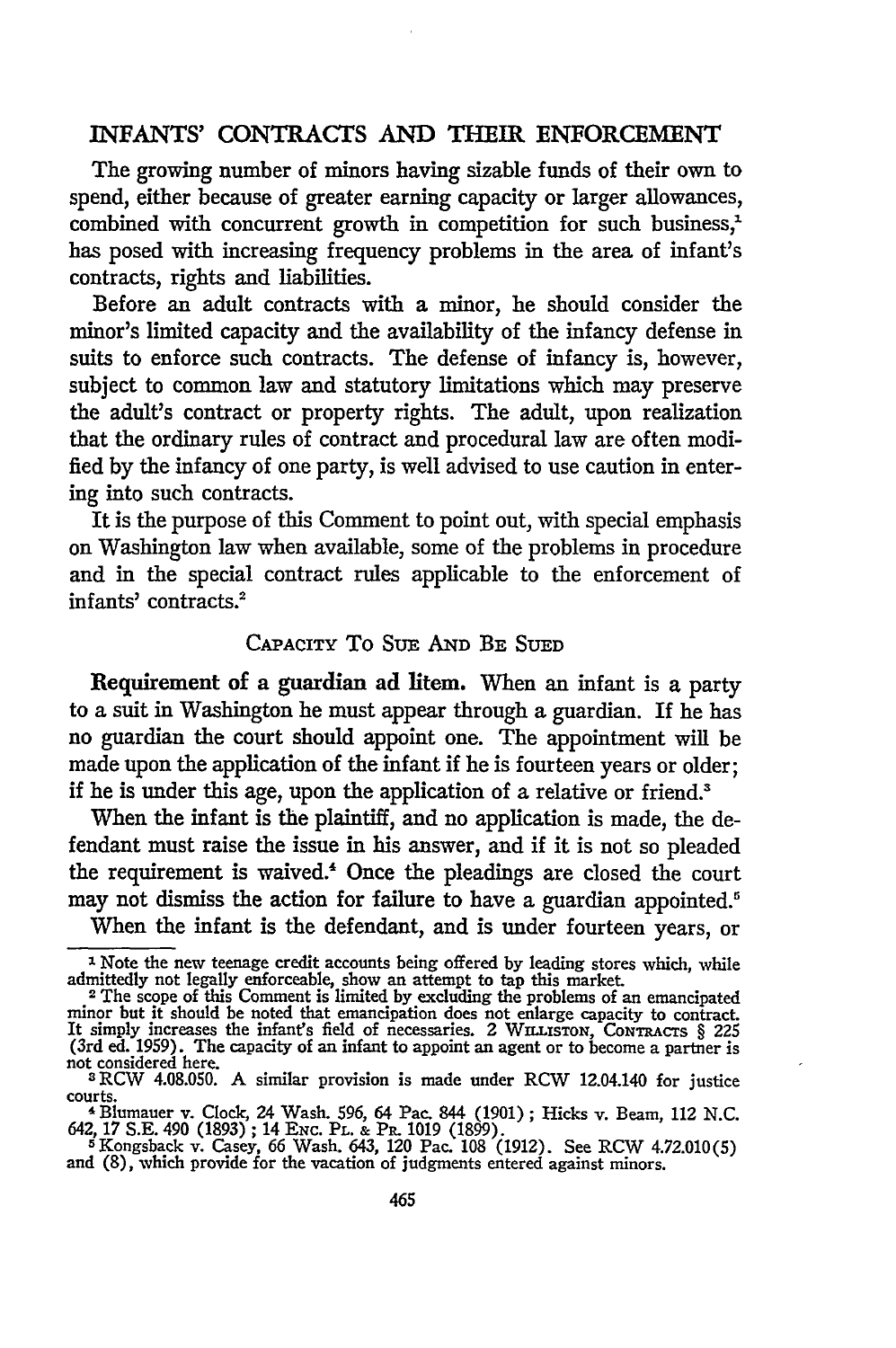neglects to apply within thirty days after service of summons, application may be made by a relative or friend or any other party to the action.' Failure to have a guardian appointed for the defendant infant results in the court not acquiring jurisdiction over the infant.<sup>7</sup> The foregoing has led one commentator to suggest that failure to appoint a guardian *ad litem* will be reversible error only if the infant is unsuccessful and only at the suit of the infant.<sup>8</sup> Whether prior cases will continue to be effective under Rule 9(a) of the new Washington Rules of Pleading, Practice and Procedure, is not yet apparent.

*Ex parte Hollopeter'* must be mentioned in any discussion regarding the question of the need for a guardian *ad litem* for minors who are parties to a lawsuit. The *Hollopeter* decision is often cited for the broad proposition that marriage emancipates a minor male, at least to the extent that he may sue in his own name. However, the strict holding of the case was only that a minor husband had standing to apply in his own name for a writ of habeas corpus to regain the society of his minor wife who was being restrained by her parents. Whether *Hollopeter* would be extended to dispense with the need for a guardian *ad litem* in all suits where the minor plaintiff is married is doubtful.

Judgments secured for or against an infant entered in a suit in which no guardian was appointed are voidable, enforceable only at the election of the infant.<sup>10</sup>

Service of process. If the infant is under fourteen years of age, summons must be served on him and on his "father, mother, guardian or if there be none in this state, then to any person having the care and control of such minor...<sup>11</sup> [or] if...a guardian has been appointed for any cause, then to such guardian."<sup>12</sup> The purpose of such summons is to provide notice to the parent or guardian and need not be an exact copy of that served on the minor." When more than one infant having the same guardian is involved in a suit, a single summons served on the parent or guardian is sufficient.<sup>14</sup>

Settlements of claims of minors is specifically covered by Superior Court Rule 93.04W.

**<sup>6</sup>**RCW 4.08.050(2). A similar provision is made under RCW 12.04.150 for justice courts.

**<sup>7</sup>**Mezere v. Flory, 26 Wn.2d *274, 173* P.2d 776 (1946).

**<sup>8</sup>**Note, 28 WASH. L. REv. 75 (1953). **9** 52 Wash. 41, 100 Pac. 159 (1909).

<sup>&</sup>lt;sup>10</sup> Blumauer v. Clock, 24 Wash. 596, 64 Pac. 844 (1901)<br><sup>11</sup> RCW 4.28.080(11).<br><sup>12</sup> RCW 4.28.080(12).

<sup>13</sup> Kalb v. German Sav. & Loan Soc'y, 25 Wash. 349, 65 Pac. 559 (1901).<br><sup>14</sup> Morrison v. Morrison, 25 Wash. 466, 65 Pac. 779 (1901).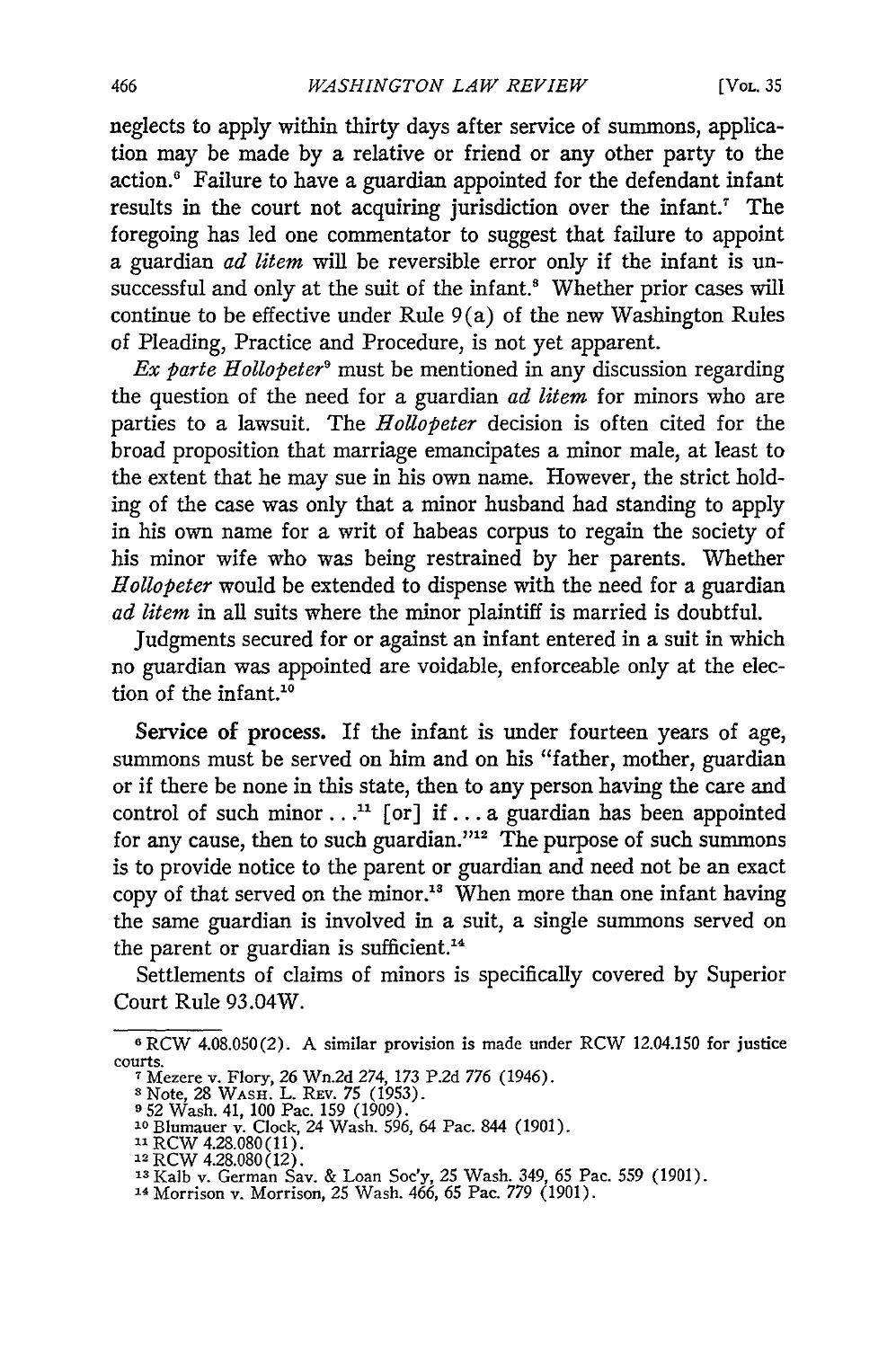#### INFANT'S CONTRACTS **ARE** VOIDABLE

The oft-quoted rule that an infant's contract is voidable **by** him before reaching majority, or within a reasonable time thereafter, is far too broad a statement, especially in Washington.

The source of Washington law on this topic is a statute, RCW 26.28.030, which provides:

A minor is bound, not only **by** contracts for necessaries, but also for his other contracts, unless he disaffirms them within a reasonable time after he attains his majority, and restores to the other party all money and property received by him by virtue of the contract, and remaining within his control at any time after attaining his majority.

Necessaries. The first "problem word" in the Washington statute is "necessaries." While the above statute itself provides no definition, assistance may be found in the provisions of the Uniform Sales Act, which defines "necessaries" as "goods suitable to the condition in life of such infant or other person, and to his actual requirement at the time of delivery."<sup>15</sup>

Expenses for emergency medical attention were held to be necessaries *in McAllister v. Saginaw Timber Co."8* On the other hand, executory contracts with attorneys are not for necessaries and may be disaffirmed by the minor." However, *after* there has been a recovery the attorney's compensation will be fixed by the court.<sup>18</sup> Moreover, the authority of the guardian *ad litem* is limited to the selection of the attorney and the infant is not bound to pay a specified or contingent fee even though both he and the guardian *ad litem* have signed a contract to that effect, unless the contract has been approved by the court.<sup>19</sup> One exception, however, should be noted. When an infant contracts with an attorney to defend him in a criminal proceeding, the infant becomes liable for reasonable attorney's fees, such defenses being classified as necessaries.<sup>20</sup>

An infant is not liable on an executory contract to buy necessaries, and if the contract is partly executed the infant is liable only for the reasonable value of as much as has been performed."

**'s** RCW 63.04.030 (2). **<sup>16</sup>**171 Wash. 448, 18 P.2d 41 (1933). The court stated that a thirteen-year-old boy would be liable for emergency medical expenses rendered him as a result of an auto-mobile accident, even though his mother would also have been liable. But *quaere this.*

See 27 AM. JUR., *Infants* § 17 (1940).<br><sup>17</sup> Plummer v. Northern Pac. Ry., 98 Wash. 67, 167 Pac. 73 (1917), illustrates<br>dubious limits within which the attorney must act, since neither he nor the parties with<br>whom he deals final determination of the controversy, unless the contract with the attorney has been approved by the court.<br> $18$  *lbid.* 

**Is** *Ibid.* **20 27** AM. *Jm., Infants §* 21 (1940) and cases there cited. *<sup>19</sup>Ibid.* 212 Wm.msToN, CoNTaAcTs § **238** (3rd ed. 1959).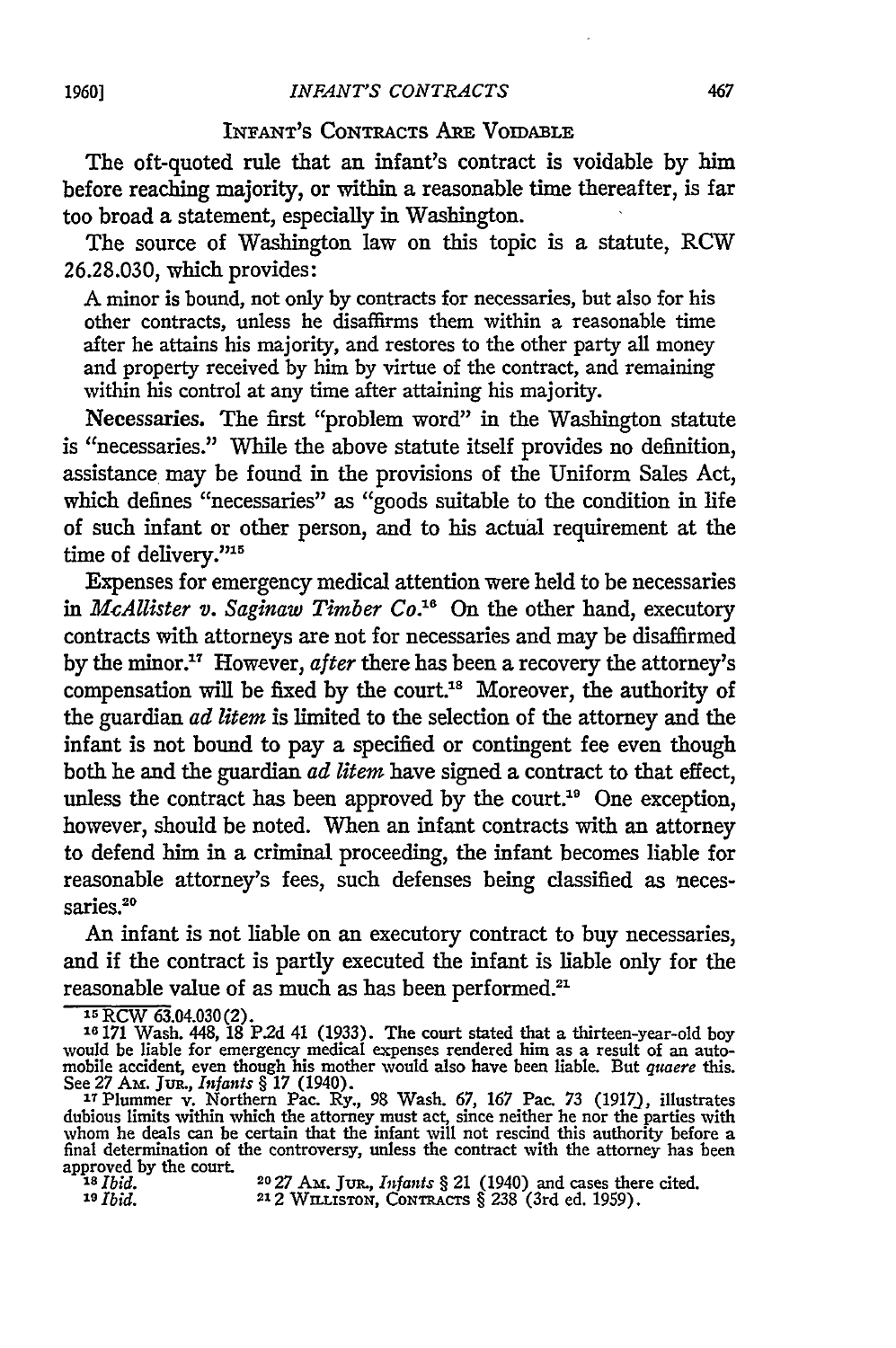The liability imposed by RCW 26.28.030 on a minor for his contracts for necessaries is defined by the Sales Act as a quasi contractual obligation requiring the infant to pay only the reasonable value of the goods actually received.<sup>22</sup>

Disafflrance. It is sometimes stated that the infant's privilege of disaffirmance is for the protection of the minor and not "a sword to be used to the injury of others."<sup>23</sup> Such statements demonstrate a conflict in the theories behind the statutes and cases. While an infant, upon his avoidance, must return all property in his possession which he has received by virtue of the contract,<sup>24</sup> he is not required to make good any portion of the consideration that has been disposed of, lost, or wasted during his infancy.<sup>25</sup> The statement in *Lubin v. Cowell*,<sup>26</sup> that the right or privilege to disaffirm must not be raised as a sword, should be directed to disaffimances precluded by RCW 26.28.040<sup>27</sup> and not to those allowed under RCW 26.28.030.

By the majority rule, a minor's privilege to disaffirm is not conditioned upon a showing of any injustice or unfair bargain.<sup>28</sup> This principle is illustrated, in Washington by the cases of *Snodderly v. Brotherton"* and *Hines v. Cheshire,"0* which allowed the infant to disaffirm even though the contract was fair and the disaffirmance actually resulted in injustice to the innocent adult party. However, a strong minority trend allows the vendor to deduct from the purchase price of the article tendered back any depreciation or loss of value from use. Professor Williston considers this the better rule since it would prevent not only the adult vendor, but the minor as well, from overreaching."' However, the purpose of the privilege is to protect the infant from imprudent bargains and since the depreciation of many articles not necessaries could well be almost as great as the total sale price, Williston's conclusion seems open to question.

Brief mention should be made of the special treatment of infants under the Sales and Negotiable Instrument Acts. Under the Sales Act,<sup>32</sup>

**<sup>22</sup>**RCW 63.04.030(2). Plummer v. Northern Pac. Ry., 98 Wash. 67, 167 Pac. *73* (1917). See also Note 2 **WASH** L. **REv.** 68 (1926-27). *23 E.g.,* Lubin v. Cowell, 25 Wn.2d 171, 170 P.2d 301 (1946).

<sup>24</sup> RCW **26.28.030. <sup>25</sup>**Hines v. Cheshire, 36 Wn.2d 467, 219 P.2d 100 (1950) ; Snodderly v. Brotherton, *<sup>173</sup>*Wash. 86, 21 P.2d 1036 (1933). **26 25** Wn.2d 171, 170 P.2d 301 (1946).

**<sup>27</sup>**RCW 26.28.040 (precludes disaffirmance when the minor has engaged in business as an adult or has misrepresented his age). **<sup>28</sup>**Nor does RCW 26.28.030. **<sup>29</sup>**173 Wash. 86, 21 P.2d 1036 (1933).

so36 Wn.2d 467, 219 P.2d 100 (1950). **<sup>312</sup>**WILLISTON, **CONTRACTS** § 238 (3rd ed. 1959).

**<sup>32</sup>**RCW 63.04.250.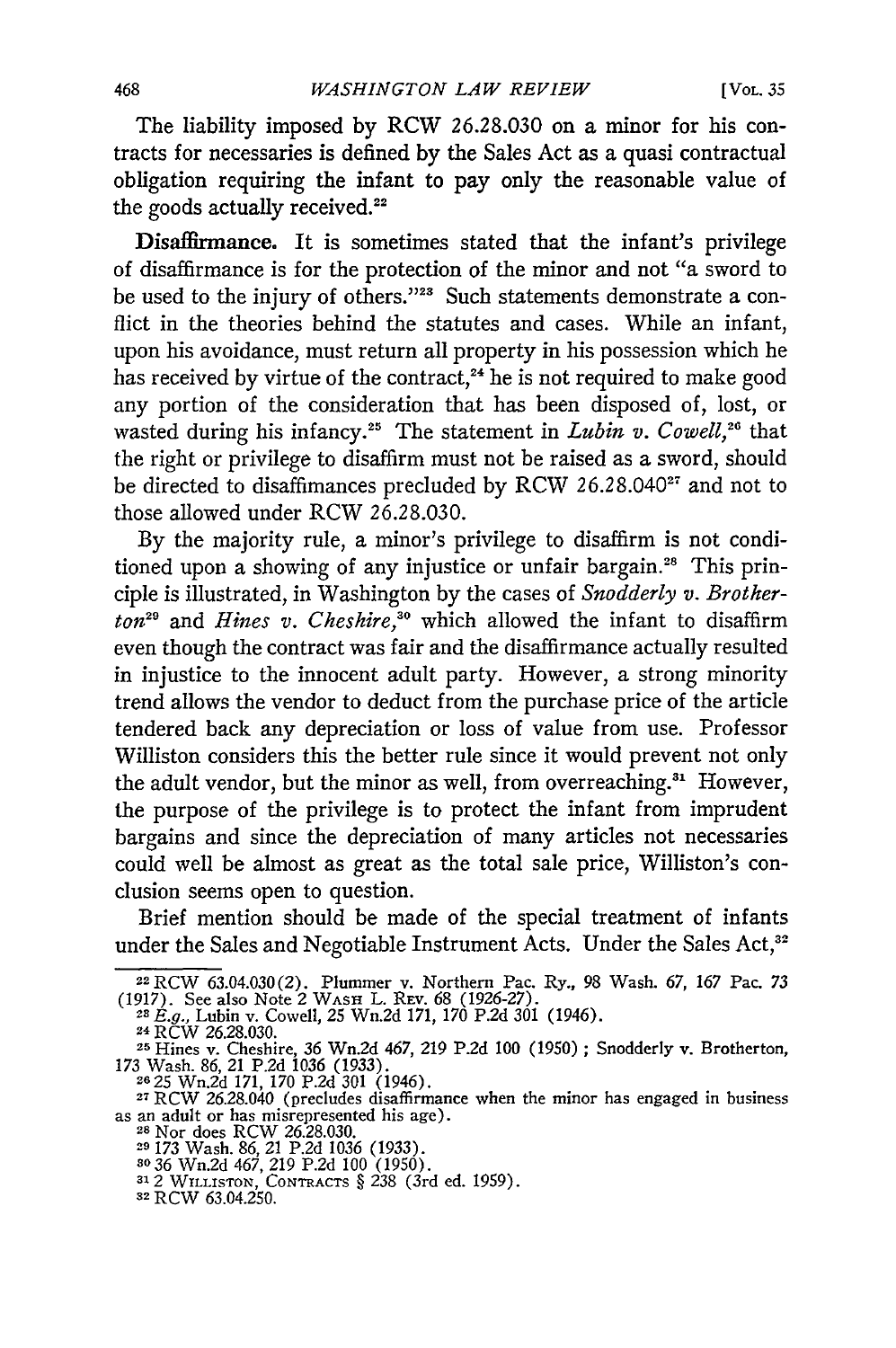the purchaser from the infant's vendee is protected from disaffirmance, by the infant and the possible resulting loss of the purchased article. This was not the rule at the common law.<sup>88</sup> Under the Negotiable Instrument Act not only may the infant disaffirm his obligation to pay when he is the maker of the instrument, $34$  but he may also disaffirm his obligations as an indorser.<sup>85</sup>

#### DISAFFnMANCE **PRECLUDED**

Misrepresentation. Some protection for an adult dealing with a minor is afforded by RCW 26.28.040. Under this statute a minor is precluded from avoiding his contracts on the grounds of infancy if "on account of the minor's own misrepresentation as to his majority, *or* from his engaging in business as an adult, the other party has good reason to believe the minor capable of contracting." [Emphasis added.] The statute does not require both a misrepresentation and the engaging in business as an adult, to preclude the infant's disaffirmance.<sup>36</sup>

The Washington court has, in at least one case, read out of RCW 26.28.040 the requirement that the other party "had good reason to believe the minor capable of contracting." In *Thosath v. Transport Motor Co."7* the trial court had submitted to the jury the issue of whether, in view of the appearance of the infant, his written representation that he was twenty-two years of age gave the vendor's agent "good reason to believe the infant capable of contracting." On appeal, the majority dismissed the infant's action to rescind the contract, holding that the written statement of the minor precluded his avoidance and that under such circumstances there existed no fact issue for the jury to decide. The four judge minority disagreed, contending that the statute required at least reliance on the misrepresentation by the adult vendor. The dissent's position that an estoppel be required to preclude disaffirmance would seem more preferable.

It is questionable whether the *Thosath* case still states good law. Subsequent cases<sup>38</sup> have mentioned the appearance of the infant as a factor in determining whether the misrepresentation as to age alone should preclude disaffirmance. In *Stone v. Knutzen*,<sup>39</sup> wherein both engaging in business and misrepresentation of age were involved, the court stated it was a question of fact for the trial court to decide

**<sup>33</sup> Annot, 16 A.L.R.2d 1420 (1951).**<br><sup>34</sup> Britton, Bills & Notes § 126 (1943)

**s5** RCW 62.01.022. **<sup>38</sup>**Thosath v. Transport Motor Co., 136 Wash. 565, 240 Pac. **921** (1925). **<sup>87</sup>***Ibid. <sup>38</sup>E.g.,* Lubin v. Cowell, 25 Wn.2d 171, 170 **P2d** 301 (1946) ; Stone v. Knutzen, 147

Wash. 54, **265** Pac. 161 (1928). **<sup>39</sup>**147 Wash. 54, **265** Pac. 161 (1928).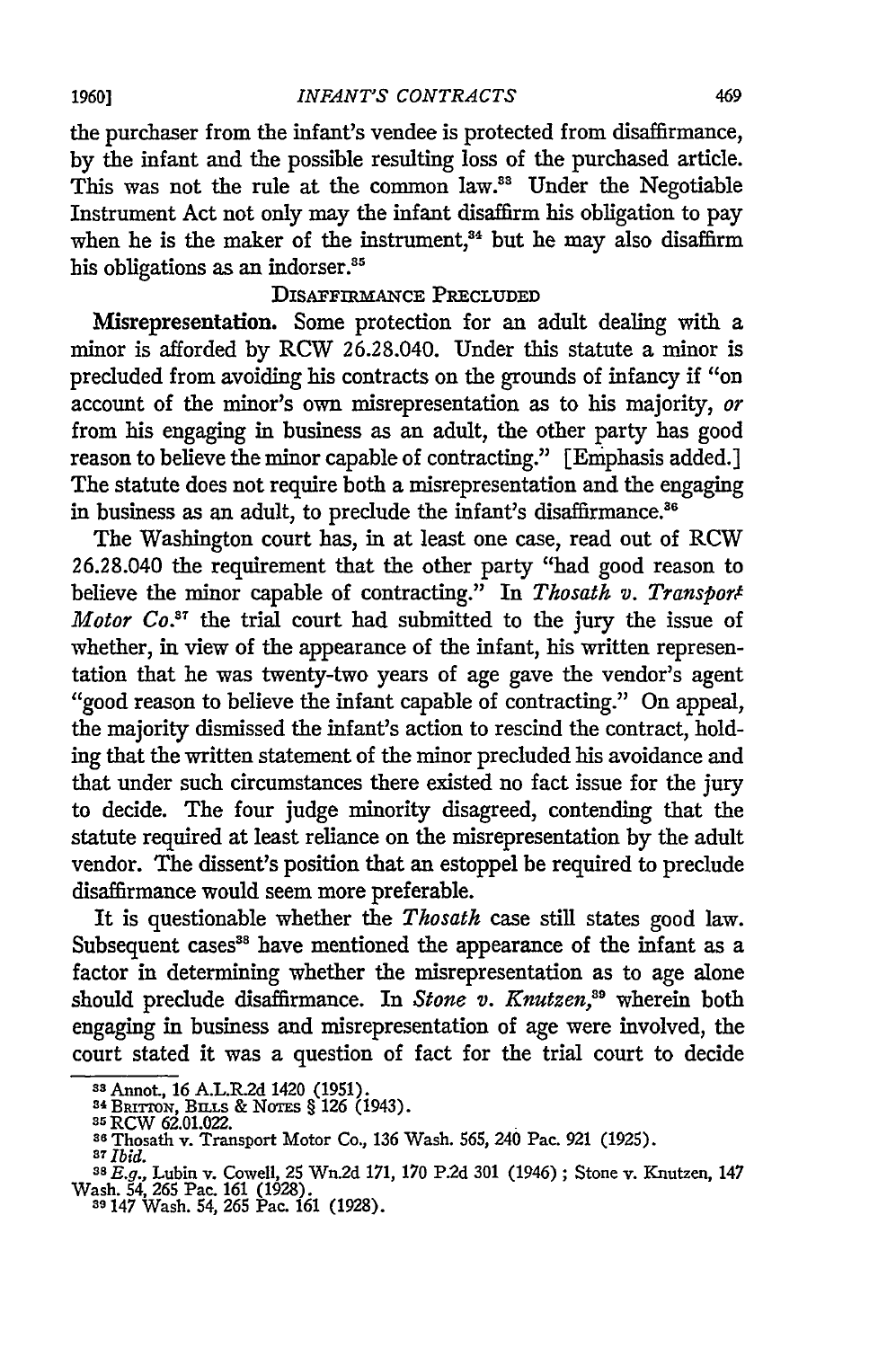whether the vendor "had good reason to believe and did believe the infant capable of contracting as an adult." Whether this statement would have been appropriate absent the engaging in business element, hence overruling *Thosath,* remains in doubt.

Virtually every application for credit or purchase order examined **by** this writer contained a statement similar to the following: "No credit will be extended to any person under 21 years of age, or, persons under 21 years of age must have the signature of an adult. I certify I am **------** years of age." (Followed **by** a request for the signature of the applicant or purchaser.)<sup>40</sup> Such statements point up the importance of the unanswered question as to the validity of the *Thosath* holding. If an infant certified in such a statement that he was twenty-one or over, would he be precluded from disaffirming? Would the *Thosath* rule be applicable if the infant was fifteen and looked every year that old?<sup>41</sup>

This problem of when misrepresentation **by** the infant will preclude avoidance has been the subject of considerable analysis.<sup>42</sup> It would seem that in the absence of a statute, the weight of authority is that a minor's misrepresentation as to his age does not prevent his avoiding the contract he has entered. However, the Washington Legislature is not alone in providing that a minor be precluded in such cases. Iowa,"3 Kansas, <sup>44</sup> and Utah<sup>45</sup> have identical statutes. But even so, the courts of Iowa and Kansas have required actual reliance **by** the adult party to the contract upon the misrepresentation or business activities of the minor to the extent of actual belief that such minor is an adult before disaffirmance is precluded.<sup>46</sup> In other states, absent such statutes, the decisions are in conflict, various tests being applied to determine when a misrepresenting minor may disaffirm.<sup>47</sup>

43 3 Iowa Cope Ann. c. 599 § 3 (1946).<br>44 Kan. Gen. Stat. Ann. c. 38, art. 1, § 03 (1949).<br>45 Urah Cope Ann. tit. 15, c. 2, § 3 (1953).<br>46 McClure Motor Co. v. Irwin. 137 Kan. 528, 21, P.2d 403 (1933) : Friar v. Rae-

<sup>40</sup> Applications for credit at a jewelry store, men's shop and two chain department stores; and purchase orders of a new car agency and a used car lot were examined by<br>the writer and each amply informed the applicant or purchaser of the age requirement<br>Invariably this was done just prior to asking the app chain department store did not have such a statement. For examples, see the statements made **by** *Lubin* and *Thosath.* See also the application form used **by** the Washington Title Insurance Co.<br><sup>41</sup> What would be the result in the case of a minor who applied for a credit card with

an oil company by mailing the application form often used to "blanket" a neighborhood An examination of two different oil company application forms failed to disclose a statement informing the applicant of an age requirement. One did not even ask the

applicant's age. **<sup>42</sup>**Annot., 90 A.L.R. 1441 (1934) **;** Annot, 18 A.L.R. 520 (1922) ; Annot., 6 A.L.R. 416 (1920).

Chandler Co., 192 Iowa 427, 185 N.W. 32 (1921) ; Szwed v. Morris & Co., 187 Mo. 510, 174 S.W. 146 (1915). *47 Compare* La Rose v. Nichols, 92 N.J.L. 375, 105 Atl. 201 (1918), *with* Sonntag v.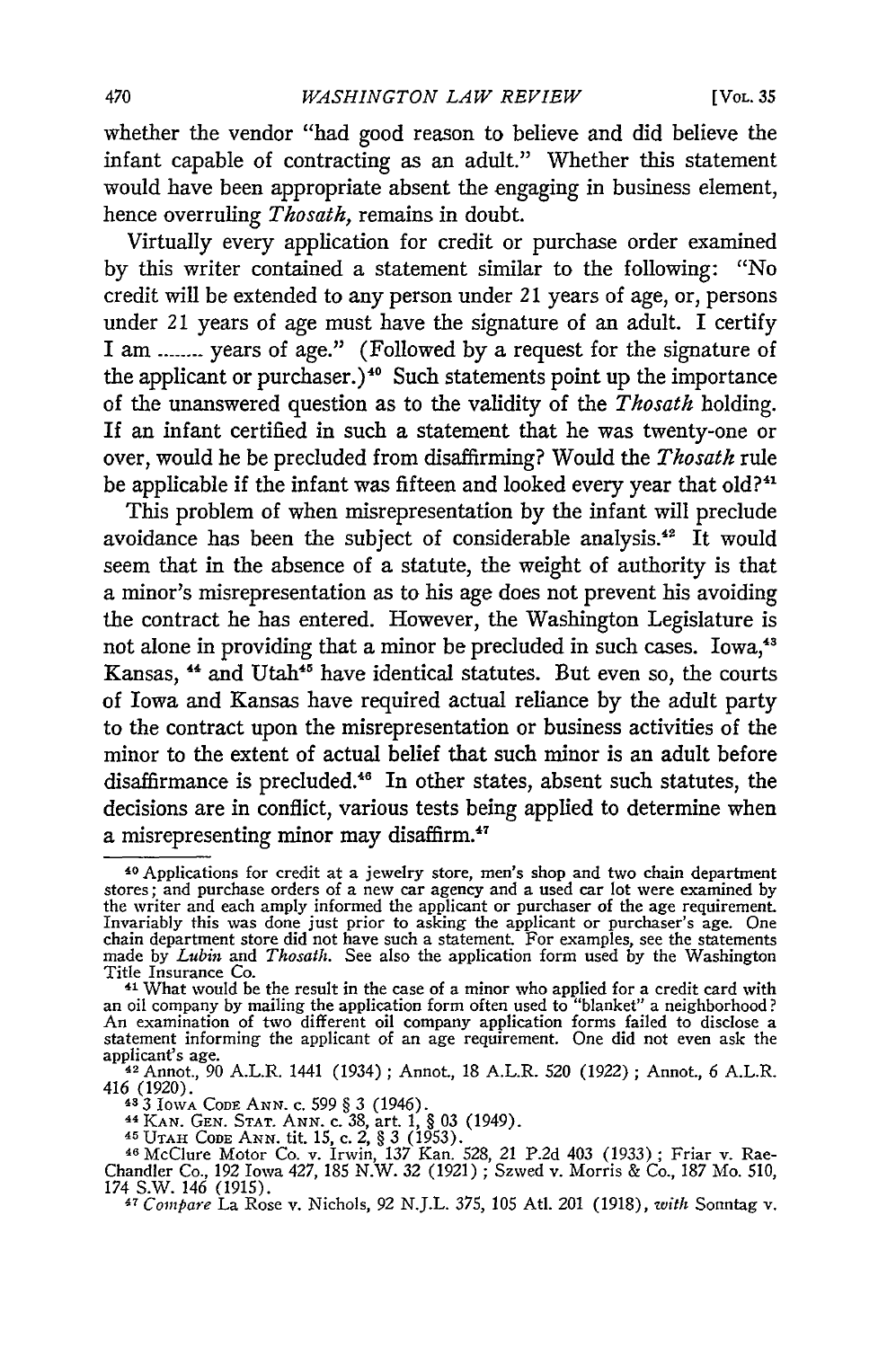Engaging in business as an adult. Just what amount of "engaging in business as an adult" is required in order to preclude disaffimance is hard to determine from the cases. In *Gill v. Parry,"8* the court stated that where the minor lived with his mother, but prior to the transaction in question had been employed in various occupations in Oregon and Washington, and had accumulated \$800 out of his wages, paid his own expenses, and did his own banking, such activity prevented avoidance.

In *Russell v. First Nat'l Bank*<sup>49</sup> the court, in refusing to allow a disaffirmance of a contract, relied on the minor's many transactions with the bank and on his personal appearance as giving the adult party good reason to believe him capable of contracting.

In *Stone v. Knutzen*,<sup>50</sup> the court noted that the minor had been working sporadically, had a joint checking account with his father on which he had drawn checks, had previously purchased a car on a conditional sales contract, and had generally engaged in business as an adult, and, therefore, was bound by his contract.

In *Snodderly v. Brotherton,5'* the court pointed out that regardless of the minor's former business activities, the fact that the vendor knew, or at least his agent knew, that the minor was not in fact of age made such business activities immaterial. Similarly, in *Hines v. Cheshire*,<sup>52</sup> the fact that the minor had for several months been dealing with the vendor did not preclude his disaffirmance when the vendor knew he was not of age.

While there has been apparently no case where the question was squarely presented, it should be safe to suggest that as to the business activities of the minor, an actual estoppel is required in that the activities of the infant must be such as would normally be carried on by an adult. Further, the adult party must have known of such activities and thereby formed an actual belief in the capacity of the minor to contract.

It might be justifiably said that a distinction exists between the misrepresentation cases and those involving business activities, since only in the former is the infant guilty of fraudulent conduct. But when analyzed from the standpoint of upon what the adult party may reasonably rely in concluding the infant capable of contracting, the distinction

Heller, 97 N.J.L. 462, 117 Atl. 638 (1922). For what would appear to be an equitable result see Doenges-Lang Motors Inc. v. Gillen, 138 Colo. 31, 328 P2d 1077 (1958). See also 43 C.J.S., *Infants §* **27** (1945).

<sup>48 114</sup> Wash. 19, 194 Pac. 797 (1921).

<sup>49</sup>169 Wash. 430, 14 P.2d 14 (1932). **<sup>50</sup>**147 Wash. 54, **265** Pac. 161 (1928). *<sup>51173</sup>*Wash. 86, 21 P.2d 1036 (1933). **52 36** Wn.2d 467, **219** P.2d 100 (1950).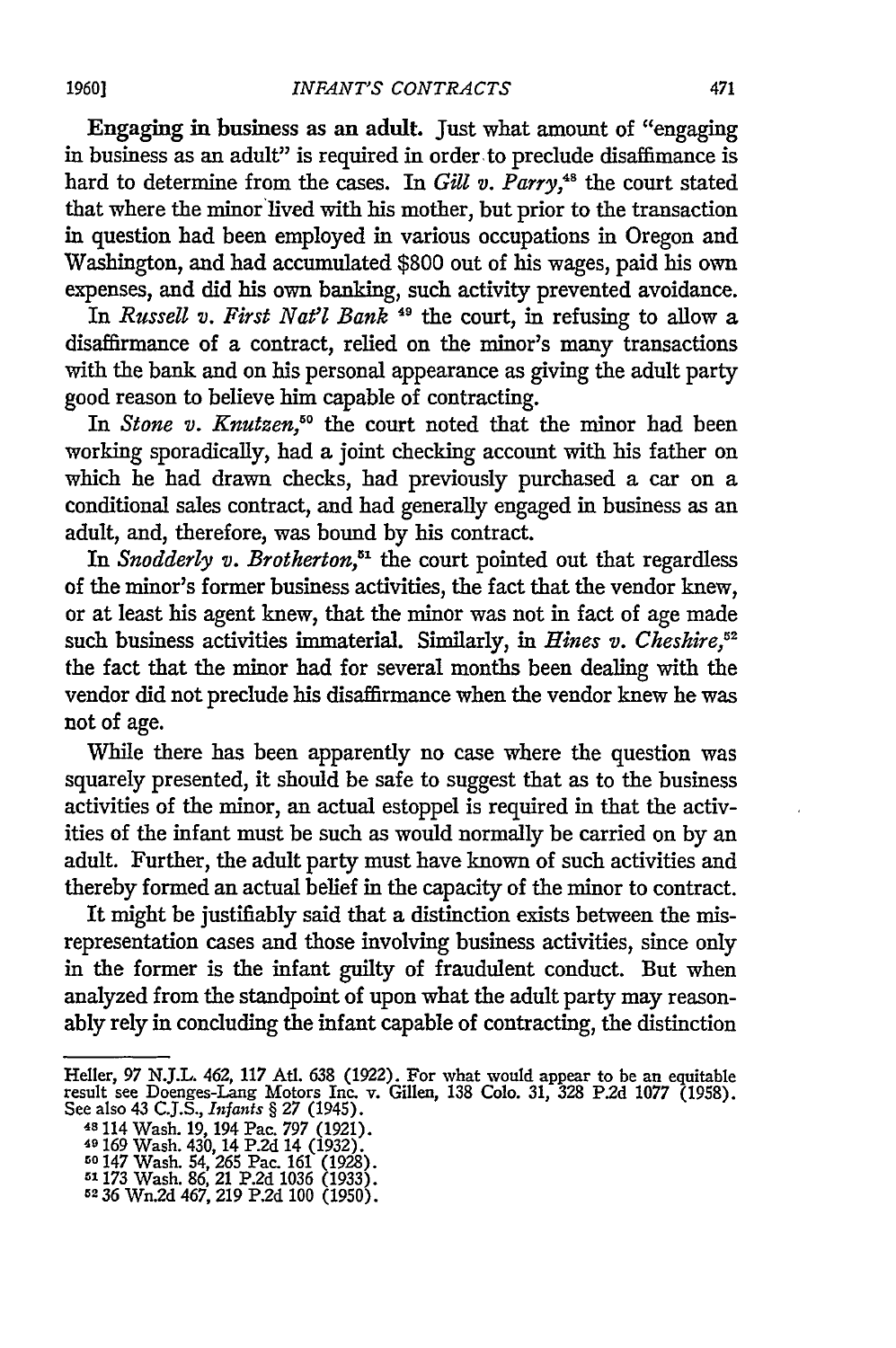fails. If there is such a distinction the *Thosath* case<sup>53</sup> may be supported; if not, it is submitted that the court or the legislature should take steps to require an actual estoppel in the misrepresentation cases. The basis for this conclusion is that where the misrepresentation or the business activity alone would not lead a reasonable man to believe the other party is of legal age, it would seem preferable to require that the vendor make the same investigation into the age of the prospective vendee that he would make into any credit rating or other matter pertinent to the contract. Moreover, the effect of the denial of the disaffirmance privilege in these cases is to hold the infant to full performance of the contract rather than to require him to pay a reasonable price for the consideration he has received, as is done in the necessaries contracts. When considering the underlying principle behind the privilege of disaffirmance which the common law gave the infant, any statute in derogation of the common law should be strictly construed.

An interesting problem, for which no solution is offered, is posed **by** purchases completely consumed by the infant. Under the statute<sup>54</sup> the infant need only tender back any property he has retained in his possession. The cases heretofore discussed clearly hold that the destruction or loss of the purchased articles will not prevent the minor's disaffirmance of the contract nor preclude his suit for the return of the purchase price. But what of contracts under which the infant has received the full benefit comtemplated, such as contracts for insurance? May an infant disaffirm after the insured term has expired and demand back the premiums? If he can, the proverbial "sure thing" gamble has been discovered. If he cannot, why is this different from an obligation not a necessary, such as a gasoline bill at the local service station? Is the fact that the insurance contract is aleatory in nature sufficient reason for a distinction?<sup>55</sup>

#### DISAFFIRMANCE OF LAND **CONTRACTS** AND CONVEYANCES

It is often said that an infant's conveyances of realty may be avoided only after reaching majority.<sup>56</sup> The reason given is that since an infant may not effectively ratify until majority, neither should he be able to

**<sup>53</sup>**136 Wash. 565, 240 Pac. 921 (1925).

**<sup>5-</sup>** RCW 26.28.030.

<sup>&</sup>lt;sup>55</sup>To the effect that the infant may disaffirm and recover back the premiums, see Simpson v. Prudential Ins. Co., 184 Mass. 348, 68 N.E. 673 (1903). But for a holding<br>that the infant may not recover more than the cash surrender value see Johnson v.<br>Northwestern Mut. Life Ins. Co., 56 Minn. 372, 59 N.W. the cases in this country hold that the infant may recover all the premiums, Annot., 94 A.L.R. 965 (1935), but the rule is otherwise in England, 6 ENG. **RUL. CAS.** 55 (1902). **<sup>56</sup>**2 WILLISTON, CONTRACTS § 235 (3rd ed. 1959).